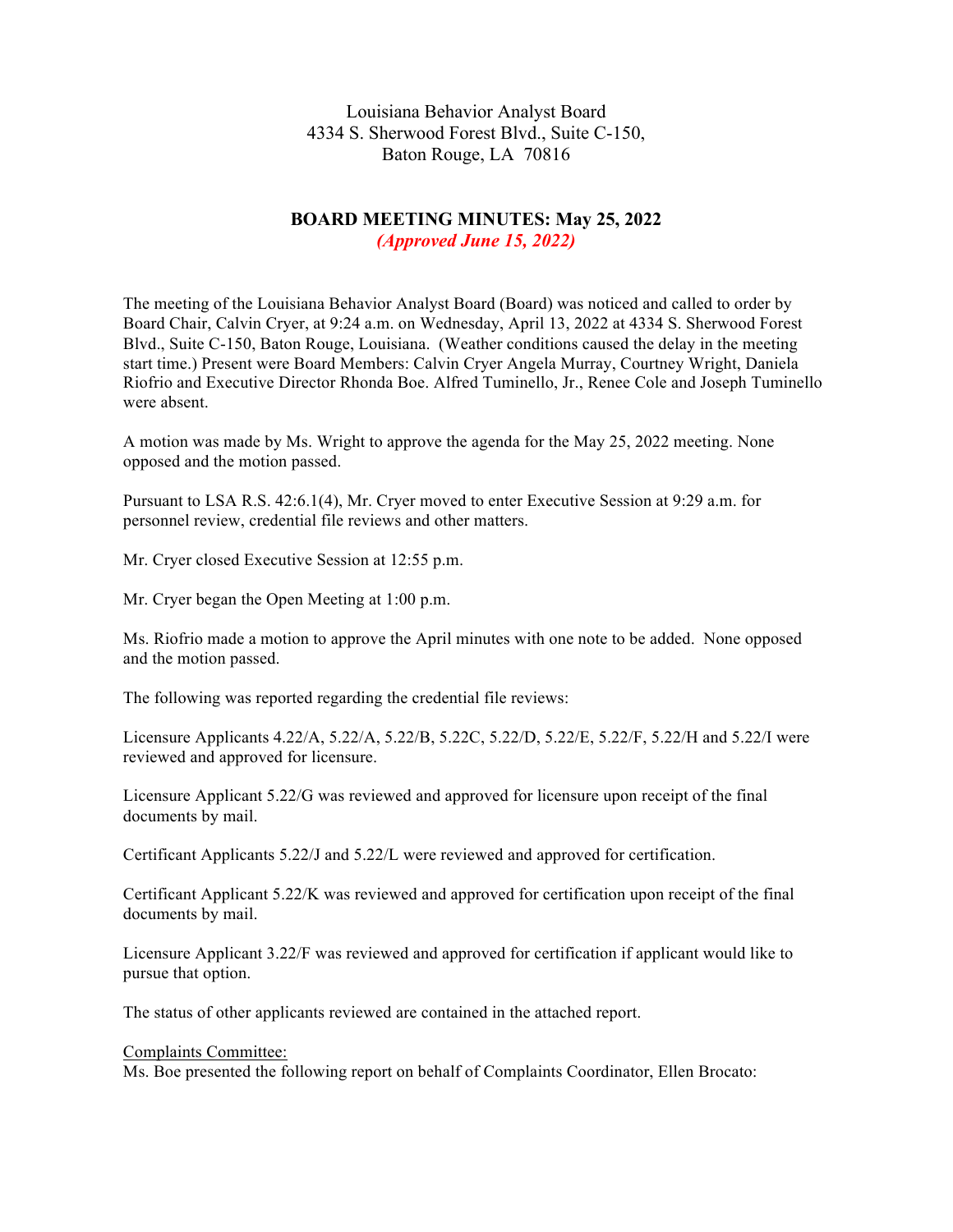Complaint 2020-005B – Respondent accepted and agreed to the terms of a Consent Agreement. The board reviewed and Mr. Cryer, board chair, had a call to question vote on whether to approve the Consent Agreement. The results are as follows: Wright – yay, Murray – yay, Riofrio – yay, and Cryer – yay. The Consent Agreement was approved and signed by the voting board members.

Complaint 2021-014C – Still attempting to schedule informal meeting.

Complaint Number 2022-001B has reached terms for a Consent Agreement. The document is being prepared.

Complaint Numbers 2022-002B, 2022-003B and 2022-004B – responses have either been reviewed and prosecuting attorney will contact respondents to offer informal meetings.

Complaint Number 2022-005C – awaiting further information from respondent.

# Finance Committee:

Ms. Murray made a motion to approve the LSBEP invoice for April if no apparent discrepancies noted. None opposed and the motion passed.

Financials for April were reviewed and discussed. Ms. Wright made a motion to approve the reconciliations for April. None opposed and the motion passed. The board reviewed the Balance Sheet, General Ledger, Monthly Profit and Loss and Profit & Loss Budget vs. Actual for April. Ms. Wright made a motion to approve the full financials with a note to have the CPA check the Retirement Contributions amount budgeted which seems to have not been updated in accordance with the Amended Budget. None opposed and the motion passed.

## Jurisprudence Committee:

Dr. Tuminello was absent; however, board members present agreed to test the online Jurisprudence Exam when finalized.

# Legislative Oversight Committee:

The board discussed and decided not to contract with DOJ/Occupational Licensing Review Program this year due to the fact that the Attorney General's office currently serves as General Counsel which could potentially cause a conflict of interest. Ms. Wright made a motion to amend the current contract with the Attorney General's office to serve as board counsel for an additional year. None opposed and the motion passed. A resolution will be prepared for board chair Cryer's signature.

Ms. Boe updated the board on the status of bills that could affect board procedure and/or the profession.

# Policies and Procedures Committee:

The board reviewed updated policies and procedures for Renewals and Continuing Education. Ms. Riofrio made a motion to approve the updated policies and procedures for Renewals. None opposed and the motion passed. Ms. Murray made a motion to approve the updated policies and procedures for Continuing Education. None opposed and the motion passed.

## Continuing Education Committee:

Review of the updated CEU reporting form was tabled until June meeting.

# Supervision Oversight Committee:

No new business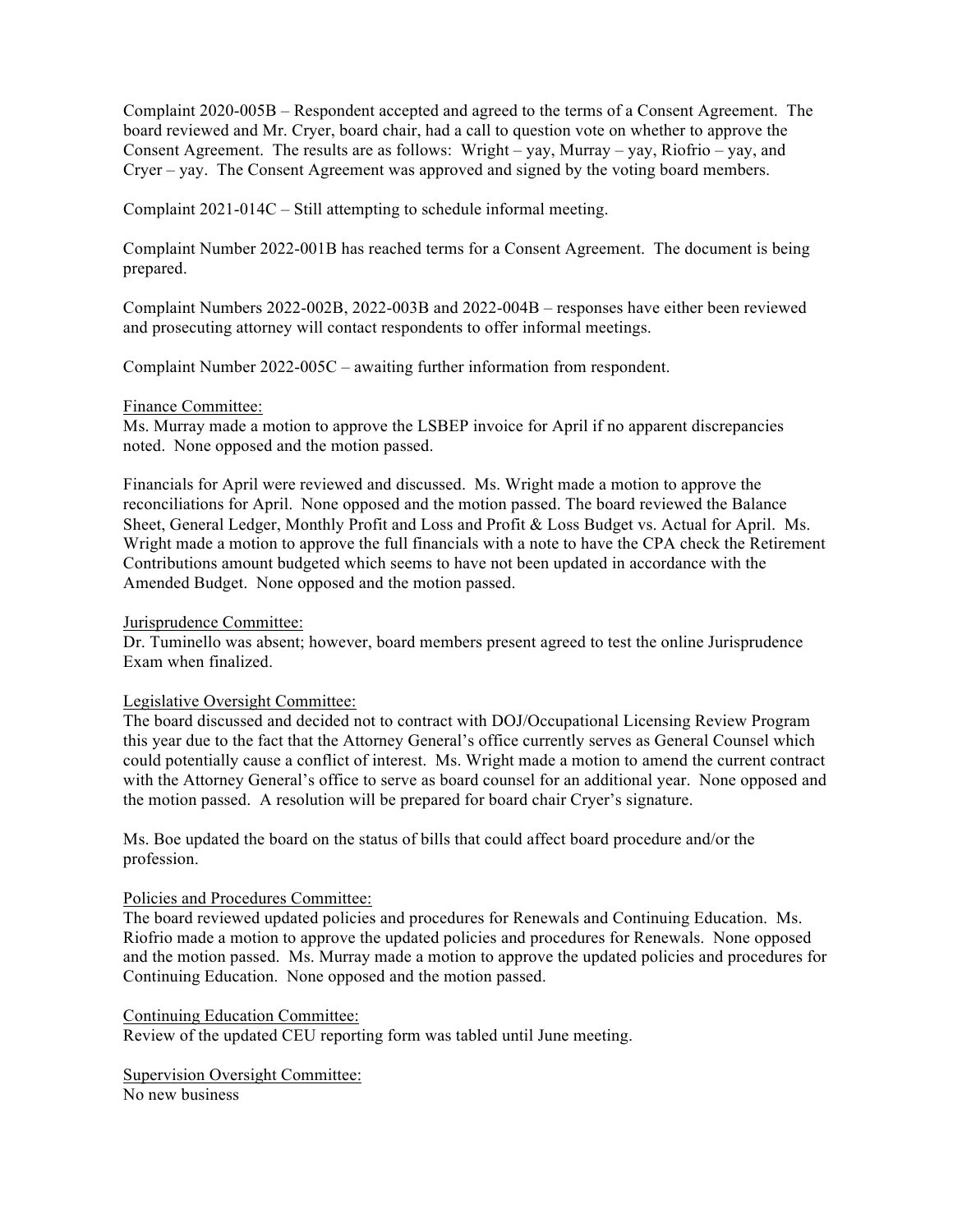## Long Range Planning:

The board will work on updating policies and procedures.

# Discussion Items:

The board reviewed a petition request, received and accepted by email, to adopt a rule to allow for licensure by reciprocity. The board discussed what would be required in a reciprocity rule and researched other boards' requirements. The common statement noted was complies with same or equivalent requirements. The board will continue to review, discuss, and seek input from the currently licensed professionals.

The board reviewed BICC again as to whether this credentialing body meets the requirements for licensure in Louisiana. The board will be scheduling a Long Range Plan Meeting which is open to the public and will have a discussion into this subject with input from the professionals.

The board reviewed and discussed a request from Medicaid to develop a training for fraud and abuse. The board did see this role listed in the power and duties of the board and would therefore have to decline the request.

## Executive Director's Report:

Ms. Boe stated she had nothing further to report and confirmed the next meeting date was June 15, 2022. The board would wait until the June meeting to schedule future meeting dates.

Mr. Cryer adjourned the meeting at 3:15 p.m.

# **CREDENTIAL FILE REVIEWS:**

## After review of the reports, explanations, and documents, the following occurred:

| 5.22/1  | Ms. Murray made a motion to approve. None opposed.                                                                               |
|---------|----------------------------------------------------------------------------------------------------------------------------------|
| 5.22/2  | Ms. Murray noted the board did request additional information.<br>Applicant responded but did not provide information requested. |
| 5.22/3  | Ms. Murray made a motion to approve. None opposed.                                                                               |
| 5.22/4  | Ms. Murray made a motion to approve. None opposed.                                                                               |
| 5.22/5  | Ms. Wright made a motion to approve. None opposed.                                                                               |
| 5.22/6  | Ms. Wright made a motion to approve. None opposed.                                                                               |
| 5.22/7  | Ms. Wright made a motion to approve. None opposed.                                                                               |
| 5.22/8  | Ms. Wright made a motion to approve. None opposed.                                                                               |
| 5.22/9  | Applicant did not submit documents to review.                                                                                    |
| 5.22/10 | Ms. Wright made a motion to approve. None opposed.                                                                               |
| 5.22/11 | Ms. Wright made a motion to approve. None opposed.                                                                               |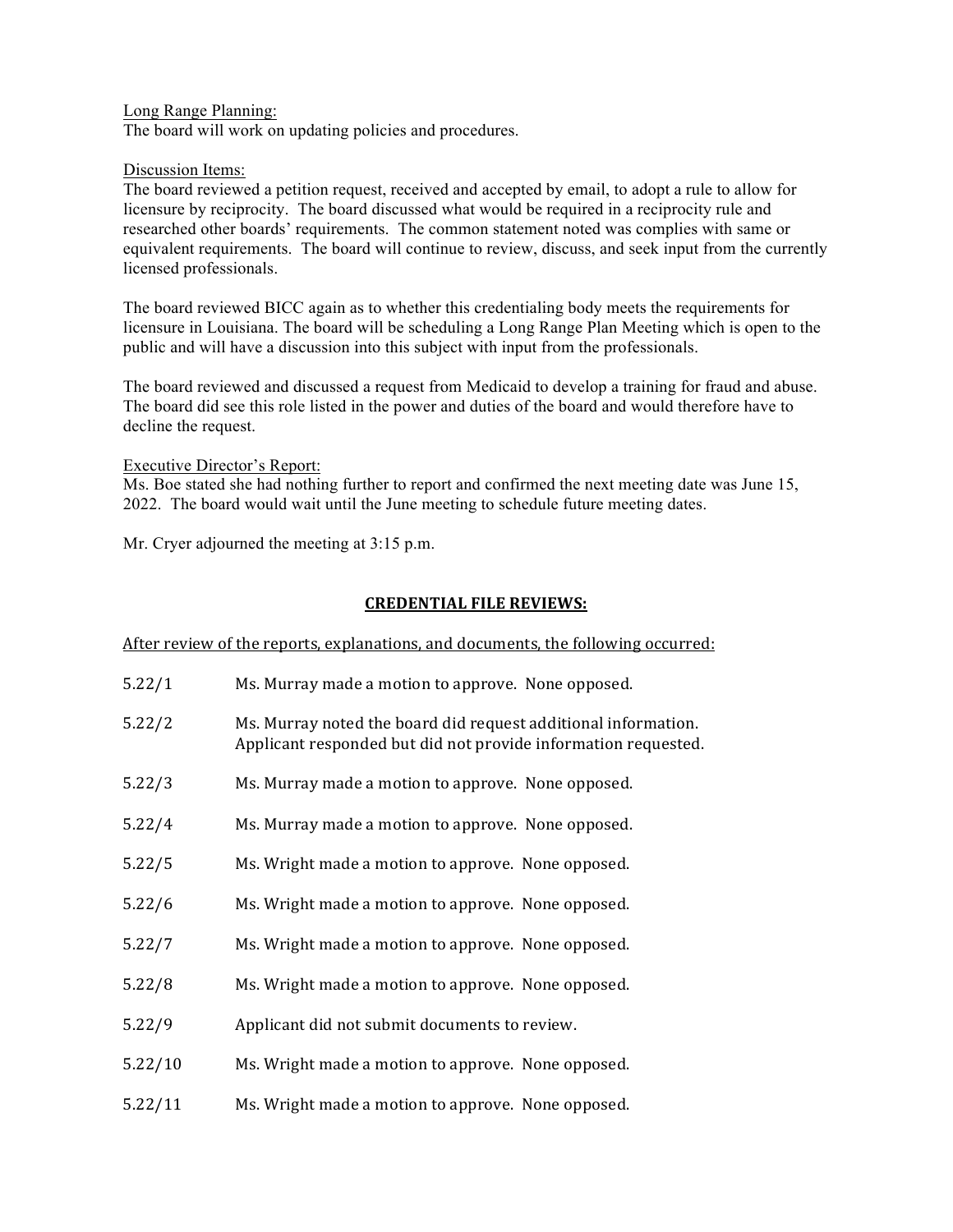- 5.22/12 Ms. Wright made a motion to request additional information and table to June meeting. None opposed.
- 5.22/13 Ms. Wright made a motion to approve. None opposed.
- 5.22/14 Ms. Wright made a motion to approve. None opposed.
- 5.22/15 Ms. Riofrio made a motion to approve. None opposed.
- 5.22/16 Ms. Riofrio made a motion to approve. None opposed.
- 5.22/17 Ms. Riofrio made a motion to approve if results match exactly documents provided when results received. None opposed.
- 5.22/18 Ms. Riofrio made a motion to approve. None opposed.
- 5.22/19 Ms. Riofrio made a motion to approve. None opposed.
- 5.22/20 Ms. Riofrio made a motion to approve. None opposed.
- 5.22/21 Ms. Riofrio made a motion to request additional information and table to June meeting. None opposed.
- 5.22/22 Ms. Riofrio made a motion to approve. None opposed.
- 5.22/23 Mr. Cryer made a motion to approve if results match exactly documents provided when results received. None opposed.
- 5.22/24 Mr. Cryer made a motion to approve. None opposed.
- 5.22/25 Mr. Cryer made a motion to approve if results match exactly documents provided when results received. None opposed.
- 5.22/26 Mr. Cryer made a motion to approve if results match exactly documents provided when results received. None opposed.
- 5.22/27 Mr. Cryer made a motion to approve if results match exactly documents provided when results received. None opposed.
- 5.22/28 Mr. Cryer made a motion to approve if results match exactly documents provided when results received. None opposed.

## The following applicants required a  $2<sup>nd</sup>$  review:

- 4.22/3 Mr. Cryer made a motion to approve. None opposed.
- 4.22/8 Mr. Cryer made a motion to approve. None opposed.
- 4.22/10 Mr. Cryer made a motion to deny for failure to respond. None opposed.